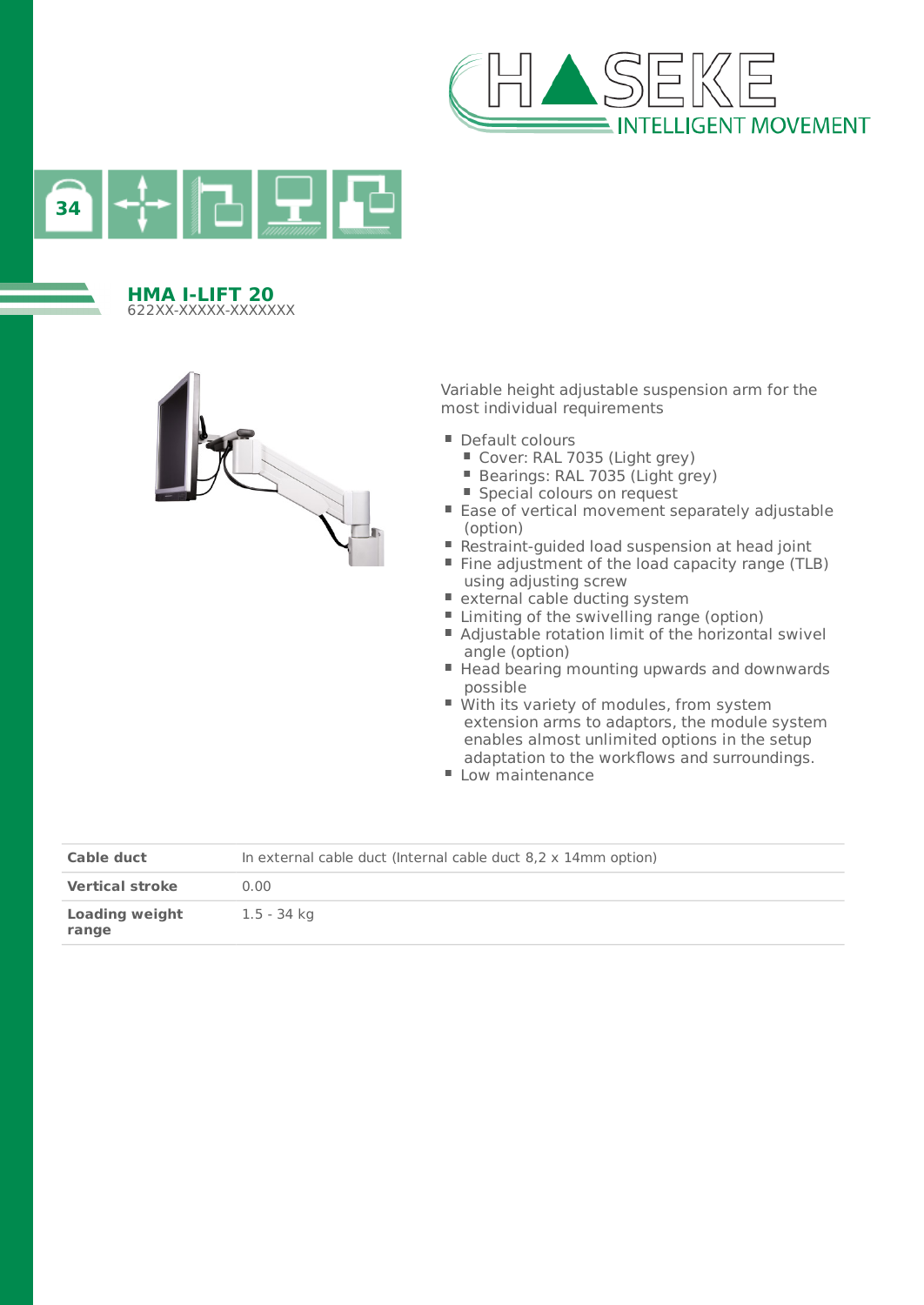# **HMA I-LIFT 20-1 (360 MM)** 6221X-31XXX-XXXXXXX



foot joint bottom, head joint bottom, with cable duct, Connection type: bushing

- Default colour
	- RAL 7035 (Light grey)
	- Special colours on request

| <b>Product code</b> | <b>Description</b>                                               |
|---------------------|------------------------------------------------------------------|
| 62210-31105-1703510 | HMA I-Lift 20-1, 360 mm, TLB 6.5-11 kg, 3.6kg, Colour: RAL 7035  |
| 62211-31105-1703510 | HMA I-Lift 20-1, 360 mm, TLB 9-15 kg, 3.6kg, Colour: RAL 7035    |
| 62212-31105-1703510 | HMA I-Lift 20-1, 360 mm, TLB 12-17.5 kg, 3.6kg, Colour: RAL 7035 |
| 62213-31105-1703510 | HMA I-Lift 20-1, 360 mm, TLB 14-25 kg, 3.6kg, Colour: RAL 7035   |
| 62214-31105-1703510 | HMA I-Lift 20-1, 360 mm, TLB 17-29 kg, 3.6kg, Colour: RAL 7035   |
| 62215-31105-1703510 | HMA I-Lift 20-1, 360 mm, TLB 19-31 kg, 3.6kg, Colour: RAL 7035   |
| 62216-31105-1703510 | HMA I-Lift 20-1, 360 mm, TLB 22-34 kg, 3.6kg, Colour: RAL 7035   |





- Default colour
	- RAL 7035 (Light grey)
	- Special colours on request

| <b>Product code</b> | <b>Description</b>                                               |
|---------------------|------------------------------------------------------------------|
| 62210-11105-1703510 | HMA I-Lift 20-2, 360 mm, TLB 6.5-11 kg, 3.6kg, Colour: RAL 7035  |
| 62211-11105-1703510 | HMA I-Lift 20-2, 360 mm, TLB 9-15 kg, 3.6kg, Colour: RAL 7035    |
| 62212-11105-1703510 | HMA I-Lift 20-2, 360 mm, TLB 12-17.5 kg, 3.6kg, Colour: RAL 7035 |
| 62213-11105-1703510 | HMA I-Lift 20-2, 360 mm, TLB 14-25 kg, 3.6kg, Colour: RAL 7035   |
| 62214-11105-1703510 | HMA I-Lift 20-2, 360 mm, TLB 17-29 kg, 3.6kg, Colour: RAL 7035   |
| 62215-11105-1703510 | HMA I-Lift 20-2, 360 mm, TLB 19-31 kg, 3.6kg, Colour: RAL 7035   |
| 62216-11105-1703510 | HMA I-Lift 20-2, 360 mm, TLB 22-34 kg, 3.6kg, Colour: RAL 7035   |
|                     |                                                                  |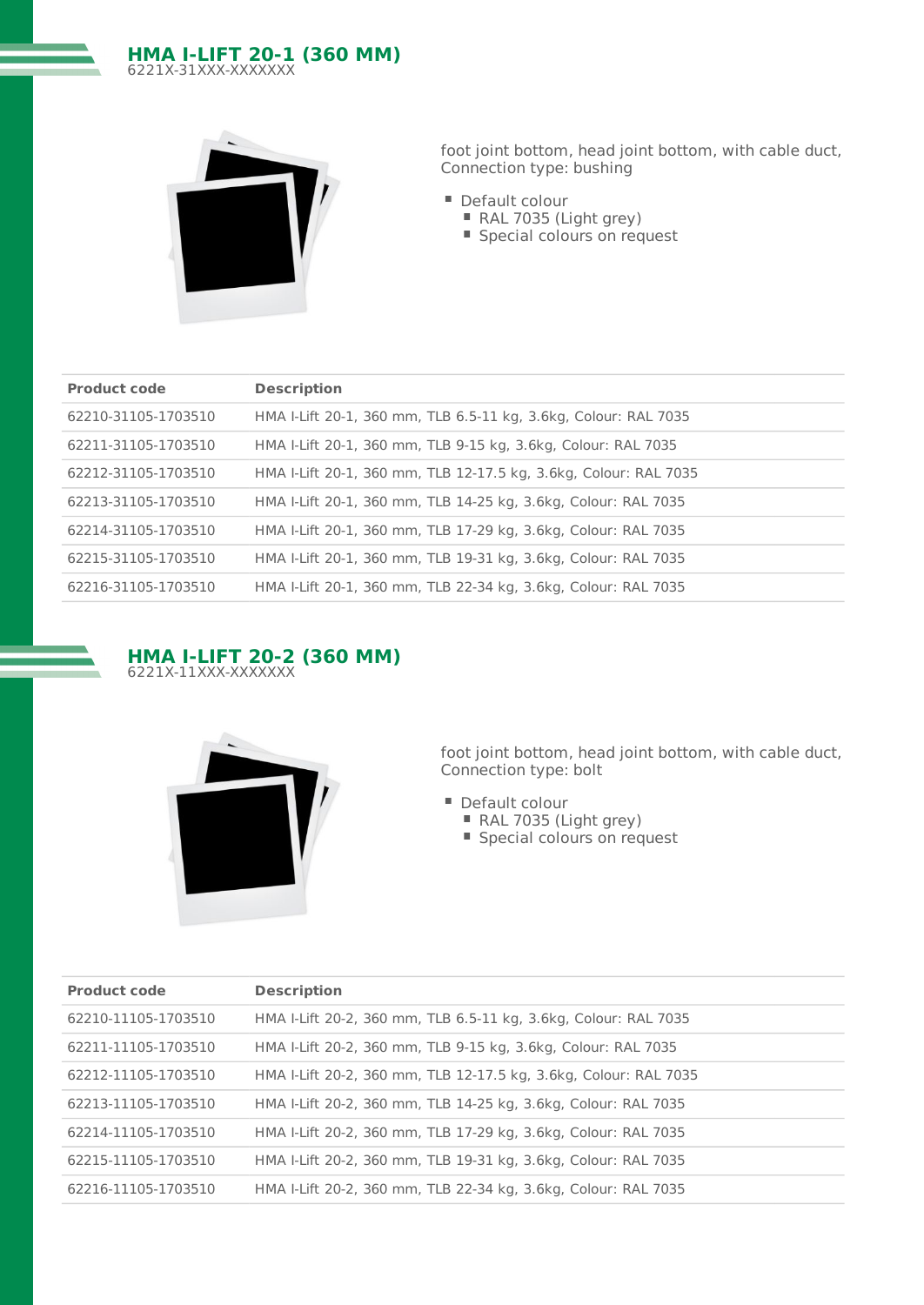# **HMA I-LIFT 20-3 (360 MM)** 6221X-30XXX-XXXXXXX



foot joint bottom, head joint top, with cable duct, Connection type: bushing

- Default colour
	- RAL 7035 (Light grey)
	- Special colours on request

| <b>Product code</b> | <b>Description</b>                                               |
|---------------------|------------------------------------------------------------------|
| 62210-30105-1703510 | HMA I-Lift 20-3, 360 mm, TLB 6.5-11 kg, 3.6kg, Colour: RAL 7035  |
| 62211-30105-1703510 | HMA I-Lift 20-3, 360 mm, TLB 9-15 kg, 3.6kg, Colour: RAL 7035    |
| 62212-30105-1703510 | HMA I-Lift 20-3, 360 mm, TLB 12-17.5 kg, 3.6kg, Colour: RAL 7035 |
| 62213-30105-1703510 | HMA I-Lift 20-3, 360 mm, TLB 14-25 kg, 3.6kg, Colour: RAL 7035   |
| 62214-30105-1703510 | HMA I-Lift 20-3, 360 mm, TLB 17-29 kg, 3.6kg, Colour: RAL 7035   |
| 62215-30105-1703510 | HMA I-Lift 20-3, 360 mm, TLB 19-31 kg, 3.6kg, Colour: RAL 7035   |
| 62216-30105-1703510 | HMA I-Lift 20-3, 360 mm, TLB 22-34 kg, 3.6kg, Colour: RAL 7035   |





- Default colour
	- RAL 7035 (Light grey)
	- Special colours on request

| <b>Product code</b> | <b>Description</b>                                               |
|---------------------|------------------------------------------------------------------|
| 62210-10105-1703510 | HMA I-Lift 20-4, 360 mm, TLB 6.5-11 kg, 3.6kg, Colour: RAL 7035  |
| 62211-10105-1703510 | HMA I-Lift 20-4, 360 mm, TLB 9-15 kg, 3.6kg, Colour: RAL 7035    |
| 62212-10105-1703510 | HMA I-Lift 20-4, 360 mm, TLB 12-17.5 kg, 3.6kg, Colour: RAL 7035 |
| 62213-10105-1703510 | HMA I-Lift 20-4, 360 mm, TLB 14-25 kg, 3.6kg, Colour: RAL 7035   |
| 62214-10105-1703510 | HMA I-Lift 20-4, 360 mm, TLB 17-29 kg, 3.6kg, Colour: RAL 7035   |
| 62215-10105-1703510 | HMA I-Lift 20-4, 360 mm, TLB 19-31 kg, 3.6kg, Colour: RAL 7035   |
| 62216-10105-1703510 | HMA I-Lift 20-4, 360 mm, TLB 22-34 kg, 3.6kg, Colour: RAL 7035   |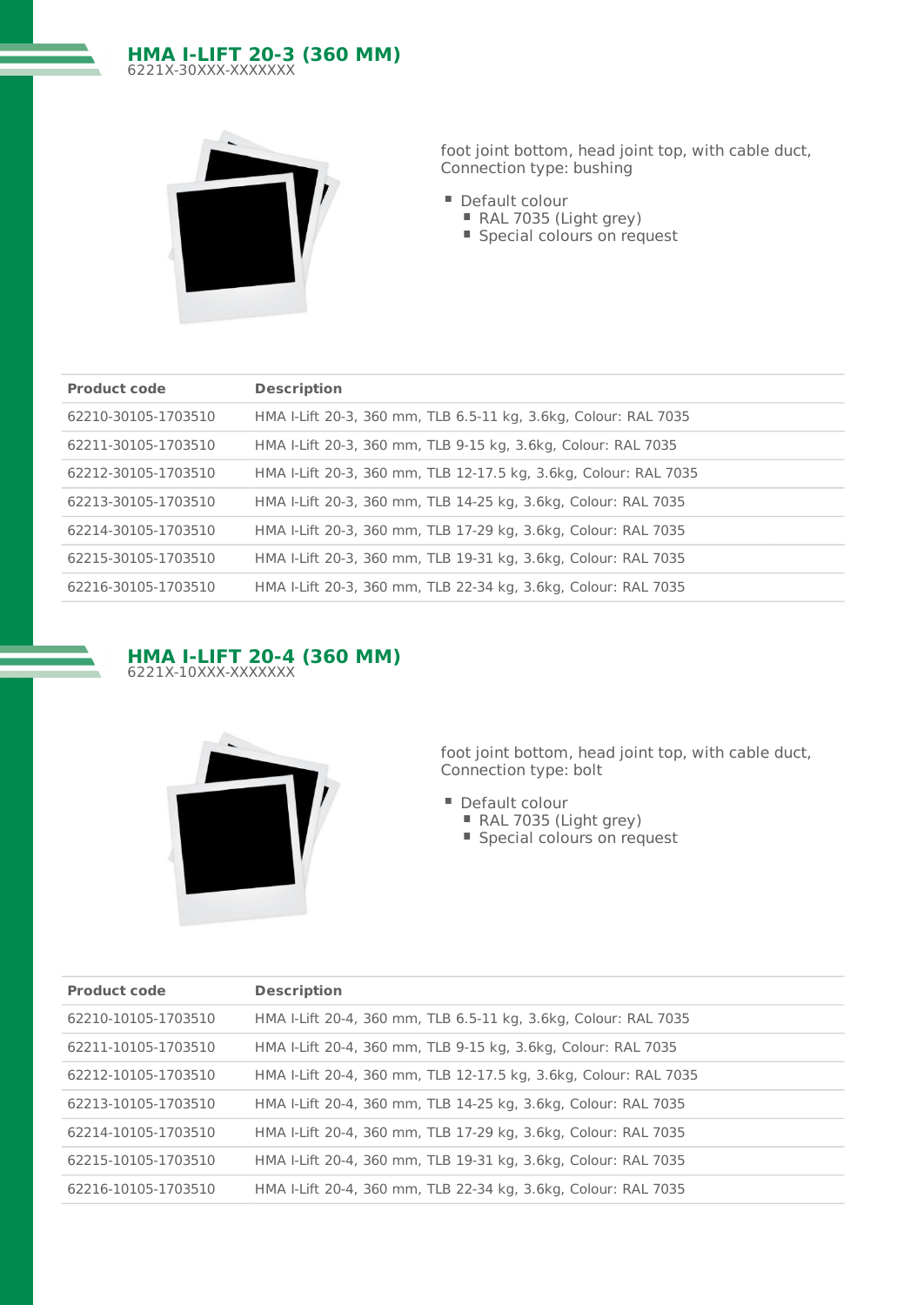# **HMA I-LIFT 20-1 (400 MM)** 6222X-31XXX-XXXXXXX



foot joint bottom, head joint bottom, with cable duct, Connection type: bushing

- Default colour
	- RAL 7035 (Light grey)
	- Special colours on request

| <b>Product code</b> | <b>Description</b>                                           |
|---------------------|--------------------------------------------------------------|
| 62220-31105-1703510 | HMA I-Lift 20-1, 400 mm, TLB 4.5-9 kg, 4kg, Colour: RAL 7035 |
| 62221-31105-1703510 | HMA I-Lift 20-1, 400 mm, TLB 7-12 kg, 4kg, Colour: RAL 7035  |
| 62222-31105-1703510 | HMA I-Lift 20-1, 400 mm, TLB 10-17 kg, 4kg, Colour: RAL 7035 |
| 62223-31105-1703510 | HMA I-Lift 20-1, 400 mm, TLB 13-19 kg, 4kg, Colour: RAL 7035 |
| 62224-31105-1703510 | HMA I-Lift 20-1, 400 mm, TLB 15-25 kg, 4kg, Colour: RAL 7035 |
| 62225-31105-1703510 | HMA I-Lift 20-1, 400 mm, TLB 17-26 kg, 4kg, Colour: RAL 7035 |
| 62226-31105-1703510 | HMA I-Lift 20-1, 400 mm, TLB 20-33 kg, 4kg, Colour: RAL 7035 |
|                     |                                                              |





- Default colour
	- RAL 7035 (Light grey)
	- Special colours on request

| <b>Product code</b> | <b>Description</b>                                           |
|---------------------|--------------------------------------------------------------|
| 62220-11105-1703510 | HMA I-Lift 20-2, 400 mm, TLB 4.5-9 kg, 4kg, Colour: RAL 7035 |
| 62221-11105-1703510 | HMA I-Lift 20-2, 400 mm, TLB 7-12 kg, 4kg, Colour: RAL 7035  |
| 62222-11105-1703510 | HMA I-Lift 20-2, 400 mm, TLB 10-17 kg, 4kg, Colour: RAL 7035 |
| 62223-11105-1703510 | HMA I-Lift 20-2, 400 mm, TLB 13-19 kg, 4kg, Colour: RAL 7035 |
| 62224-11105-1703510 | HMA I-Lift 20-2, 400 mm, TLB 15-25 kg, 4kg, Colour: RAL 7035 |
| 62225-11105-1703510 | HMA I-Lift 20-2, 400 mm, TLB 17-26 kg, 4kg, Colour: RAL 7035 |
| 62226-11105-1703510 | HMA I-Lift 20-2, 400 mm, TLB 20-33 kg, 4kg, Colour: RAL 7035 |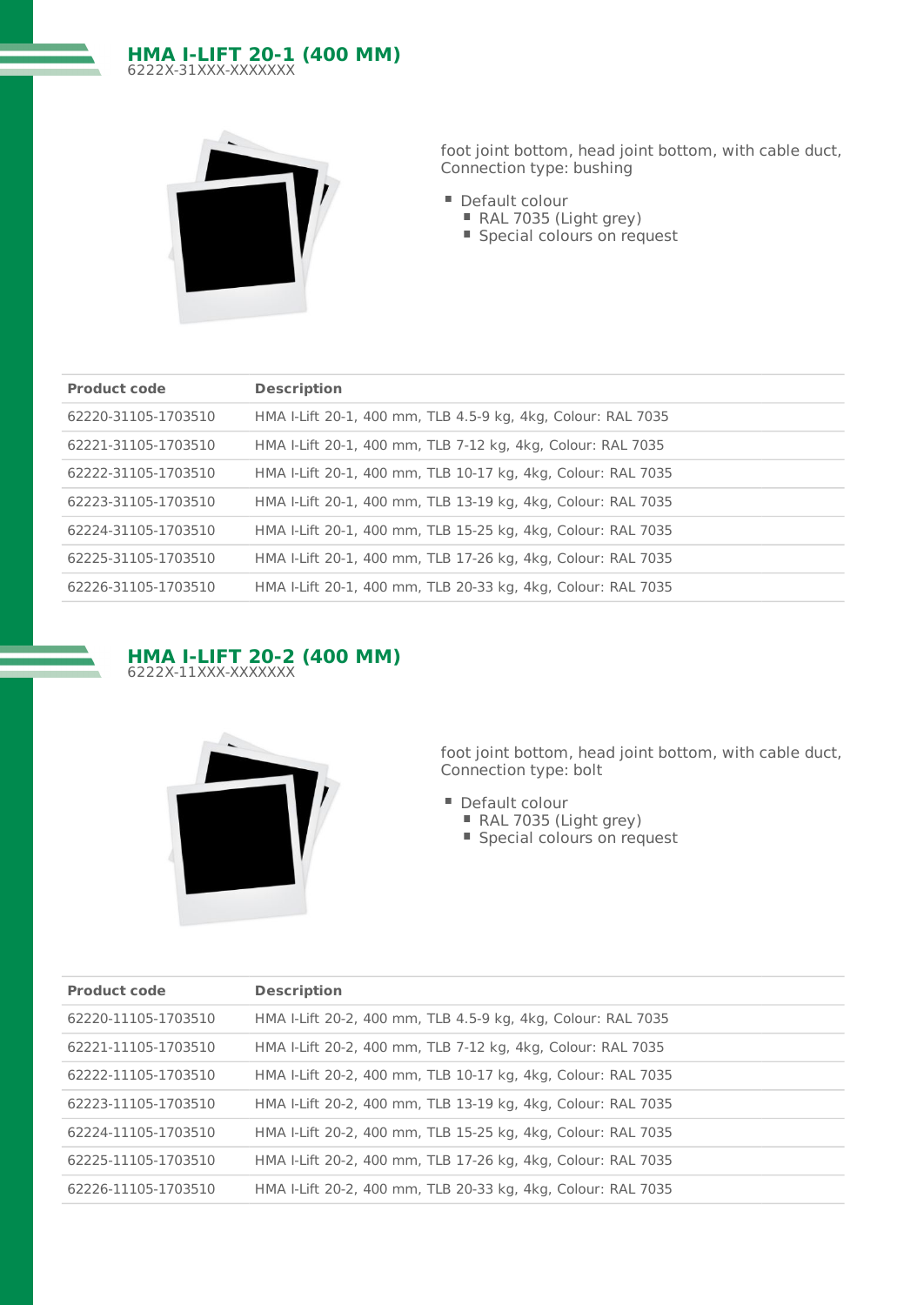# **HMA I-LIFT 20-3 (400 MM)** 6222X-30XXX-XXXXXXX



foot joint bottom, head joint top, with cable duct, Connection type: bushing

- Default colour
	- RAL 7035 (Light grey)
	- Special colours on request

| <b>Product code</b> | <b>Description</b>                                           |
|---------------------|--------------------------------------------------------------|
| 62220-30105-1703510 | HMA I-Lift 20-3, 400 mm, TLB 4.5-9 kg, 4kg, Colour: RAL 7035 |
| 62221-30105-1703510 | HMA I-Lift 20-3, 400 mm, TLB 7-12 kg, 4kg, Colour: RAL 7035  |
| 62222-30105-1703510 | HMA I-Lift 20-3, 400 mm, TLB 10-17 kg, 4kg, Colour: RAL 7035 |
| 62223-30105-1703510 | HMA I-Lift 20-3, 400 mm, TLB 13-19 kg, 4kg, Colour: RAL 7035 |
| 62224-30105-1703510 | HMA I-Lift 20-3, 400 mm, TLB 15-25 kg, 4kg, Colour: RAL 7035 |
| 62225-30105-1703510 | HMA I-Lift 20-3, 400 mm, TLB 17-26 kg, 4kg, Colour: RAL 7035 |
| 62226-30105-1703510 | HMA I-Lift 20-3, 400 mm, TLB 20-33 kg, 4kg, Colour: RAL 7035 |





- Default colour
	- RAL 7035 (Light grey)
	- Special colours on request

| <b>Description</b>                                           |
|--------------------------------------------------------------|
| HMA I-Lift 20-4, 400 mm, TLB 4.5-9 kg, 4kg, Colour: RAL 7035 |
| HMA I-Lift 20-4, 400 mm, TLB 7-12 kg, 4kg, Colour: RAL 7035  |
| HMA I-Lift 20-4, 400 mm, TLB 10-17 kg, 4kg, Colour: RAL 7035 |
| HMA I-Lift 20-4, 400 mm, TLB 13-19 kg, 4kg, Colour: RAL 7035 |
| HMA I-Lift 20-4, 400 mm, TLB 15-25 kg, 4kg, Colour: RAL 7035 |
| HMA I-Lift 20-4, 400 mm, TLB 17-26 kg, 4kg, Colour: RAL 7035 |
| HMA I-Lift 20-4, 400 mm, TLB 20-33 kg, 4kg, Colour: RAL 7035 |
|                                                              |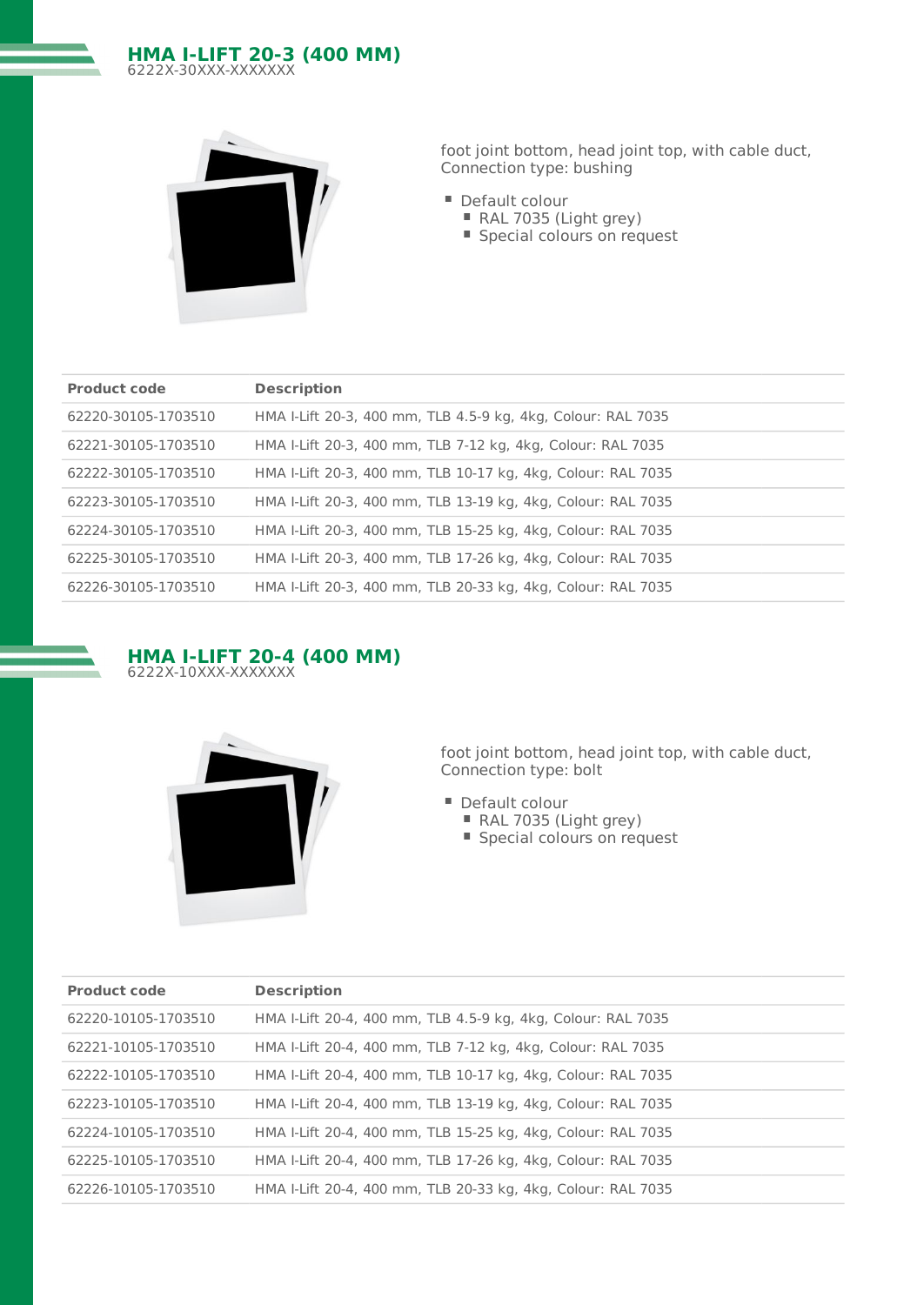# **HMA I-LIFT 20-1 (580 MM)** 6224X-31XXX-XXXXXXX



foot joint bottom, head joint bottom, with cable duct, Connection type: bushing

- Default colour
	- RAL 7035 (Light grey)
	- Special colours on request

| <b>Product code</b> | <b>Description</b>                                                           |
|---------------------|------------------------------------------------------------------------------|
| 62240-31105-1703510 | HMA I-Lift 20-1, 580 mm, TLB 3-5 kg, 5.8kg, Colour: RAL 7035                 |
| 62240-31205-1703510 | HMA I-Lift 20-1, 580 mm, TLB 3-5 kg, lockable, 5.8kg, Colour: RAL 7035       |
| 62241-31105-1703510 | HMA I-Lift 20-1, 580 mm, TLB 5-8 kg, 5.8kg, Colour: RAL 7035                 |
| 62241-31205-1703510 | HMA I-Lift 20-1, 580 mm, TLB 5-8 kg, lockable, 5.8kg, Colour: RAL 7035       |
| 62242-31105-1703510 | HMA I-Lift 20-1, 580 mm, TLB 6-10 kg, 5.8kg, Colour: RAL 7035                |
| 62242-31205-1703510 | HMA I-Lift 20-1, 580 mm, TLB 6-10 kg, lockable, 5.8kg, Colour: RAL 7035      |
| 62243-31105-1703510 | HMA I-Lift 20-1, 580 mm, TLB 7.5-12 kg, 5.8kg, Colour: RAL 7035              |
| 62243-31205-1703510 | HMA I-Lift 20-1, 580 mm, TLB 7.5-12 kg, lockable, 5.8kg, Colour: RAL 7035    |
| 62244-31105-1703510 | HMA I-Lift 20-1, 580 mm, TLB 10-16 kg, 5.8kg, Colour: RAL 7035               |
| 62244-31205-1703510 | HMA I-Lift 20-1, 580 mm, TLB 10-16 kg, lockable, 5.8kg, Colour: RAL 7035     |
| 62245-31105-1703510 | HMA I-Lift 20-1, 580 mm, TLB 11-17 kg, 5.8kg, Colour: RAL 7035               |
| 62245-31205-1703510 | HMA I-Lift 20-1, 580 mm, TLB 11-17 kg, lockable, 5.8kg, Colour: RAL 7035     |
| 62246-31105-1703510 | HMA I-Lift 20-1, 580 mm, TLB 12.5-20.5 kg, 5.8kg, Colour: RAL 7035           |
| 62246-31205-1703510 | HMA I-Lift 20-1, 580 mm, TLB 12.5-20.5 kg, lockable, 5.8kg, Colour: RAL 7035 |

# **HMA I-LIFT 20-2 (580 MM)** 6224X-11XXX-XXXXXXX



- Default colour
	- RAL 7035 (Light grey)
	- Special colours on request

| <b>Product code</b> | <b>Description</b>                                                     |
|---------------------|------------------------------------------------------------------------|
| 62240-11105-1703510 | HMA I-Lift 20-2, 580 mm, TLB 3-5 kg, 5.8kg, Colour: RAL 7035           |
| 62240-11205-1703510 | HMA I-Lift 20-2, 580 mm, TLB 3-5 kg, lockable, 5.8kg, Colour: RAL 7035 |
| 62241-11105-1703510 | HMA I-Lift 20-2, 580 mm, TLB 5-8 kg, 5.8kg, Colour: RAL 7035           |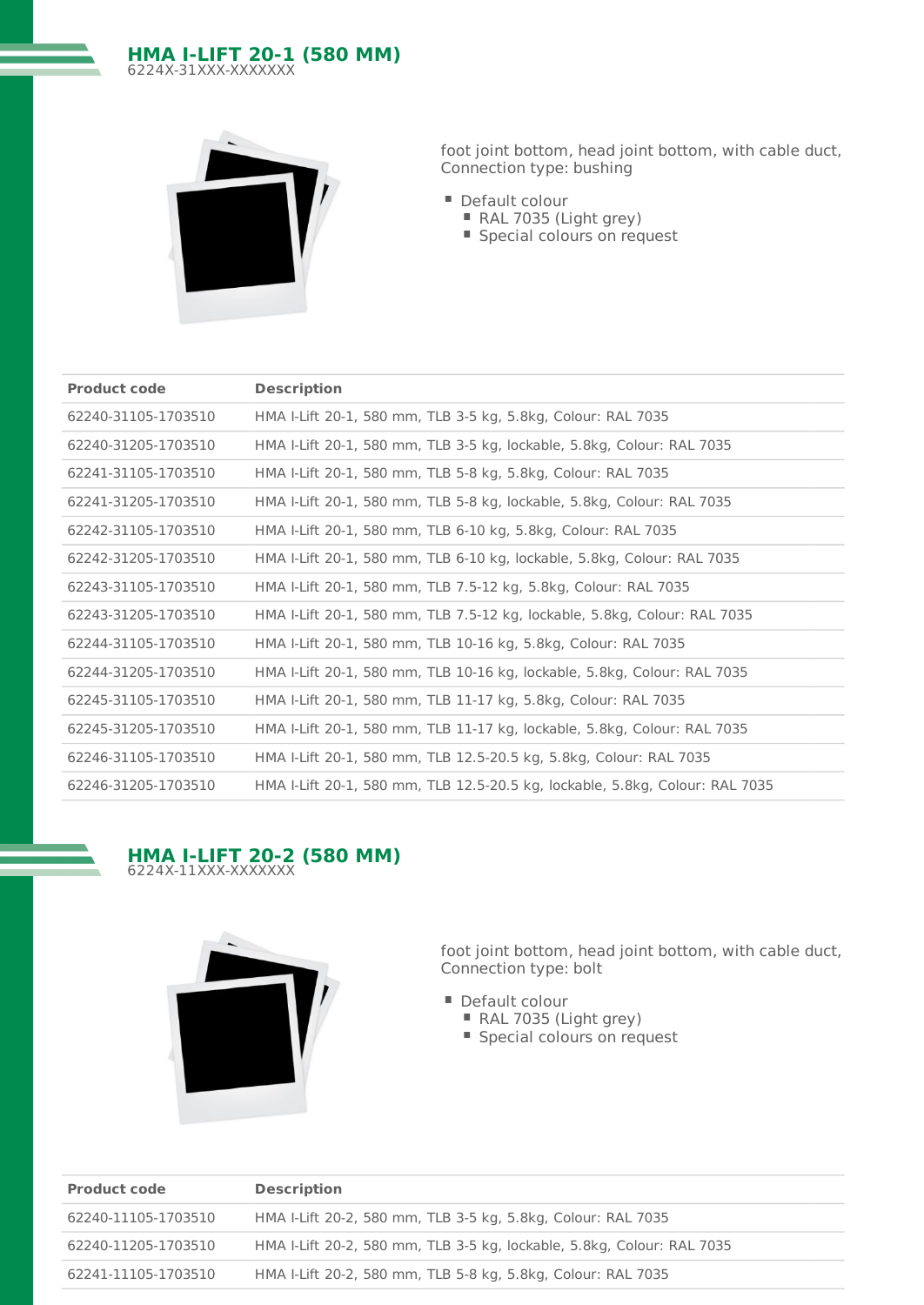| <b>Product code</b> | <b>Description</b>                                                           |
|---------------------|------------------------------------------------------------------------------|
| 62241-11205-1703510 | HMA I-Lift 20-2, 580 mm, TLB 5-8 kg, lockable, 5.8kg, Colour: RAL 7035       |
| 62242-11105-1703510 | HMA I-Lift 20-2, 580 mm, TLB 6-10 kg, 5.8kg, Colour: RAL 7035                |
| 62242-11205-1703510 | HMA I-Lift 20-2, 580 mm, TLB 6-10 kg, lockable, 5.8kg, Colour: RAL 7035      |
| 62243-11105-1703510 | HMA I-Lift 20-2, 580 mm, TLB 7.5-12 kg, 5.8kg, Colour: RAL 7035              |
| 62243-11205-1703510 | HMA I-Lift 20-2, 580 mm, TLB 7.5-12 kg, lockable, 5.8kg, Colour: RAL 7035    |
| 62244-11105-1703510 | HMA I-Lift 20-2, 580 mm, TLB 10-16 kg, 5.8kg, Colour: RAL 7035               |
| 62244-11205-1703510 | HMA I-Lift 20-2, 580 mm, TLB 10-16 kg, lockable, 5.8kg, Colour: RAL 7035     |
| 62245-11105-1703510 | HMA I-Lift 20-2, 580 mm, TLB 11-17 kg, 5.8kg, Colour: RAL 7035               |
| 62245-11205-1703510 | HMA I-Lift 20-2, 580 mm, TLB 11-17 kg, lockable, 5.8kg, Colour: RAL 7035     |
| 62246-11105-1703510 | HMA I-Lift 20-2, 580 mm, TLB 12.5-20.5 kg, 5.8kg, Colour: RAL 7035           |
| 62246-11205-1703510 | HMA I-Lift 20-2, 580 mm, TLB 12.5-20.5 kg, lockable, 5.8kg, Colour: RAL 7035 |

#### **HMA I-LIFT 20-3 (580 MM)** 6224X-30XXX-XXXXXXX



- Default colour
	- RAL 7035 (Light grey)
	- Special colours on request

| <b>Product code</b> | <b>Description</b>                                                 |
|---------------------|--------------------------------------------------------------------|
| 62240-30105-1703510 | HMA I-Lift 20-3, 580 mm, TLB 3-5 kg, 5.8kg, Colour: RAL 7035       |
| 62241-30105-1703510 | HMA I-Lift 20-3, 580 mm, TLB 5-8 kg, 5.8kg, Colour: RAL 7035       |
| 62242-30105-1703510 | HMA I-Lift 20-3, 580 mm, TLB 6-10 kg, 5.8kg, Colour: RAL 7035      |
| 62243-30105-1703510 | HMA I-Lift 20-3, 580 mm, TLB 7.5-12 kg, 5.8kg, Colour: RAL 7035    |
| 62244-30105-1703510 | HMA I-Lift 20-3, 580 mm, TLB 10-16 kg, 5.8kg, Colour: RAL 7035     |
| 62245-30105-1703510 | HMA I-Lift 20-3, 580 mm, TLB 11-17 kg, 5.8kg, Colour: RAL 7035     |
| 62246-30105-1703510 | HMA I-Lift 20-3, 580 mm, TLB 12.5-20.5 kg, 5.8kg, Colour: RAL 7035 |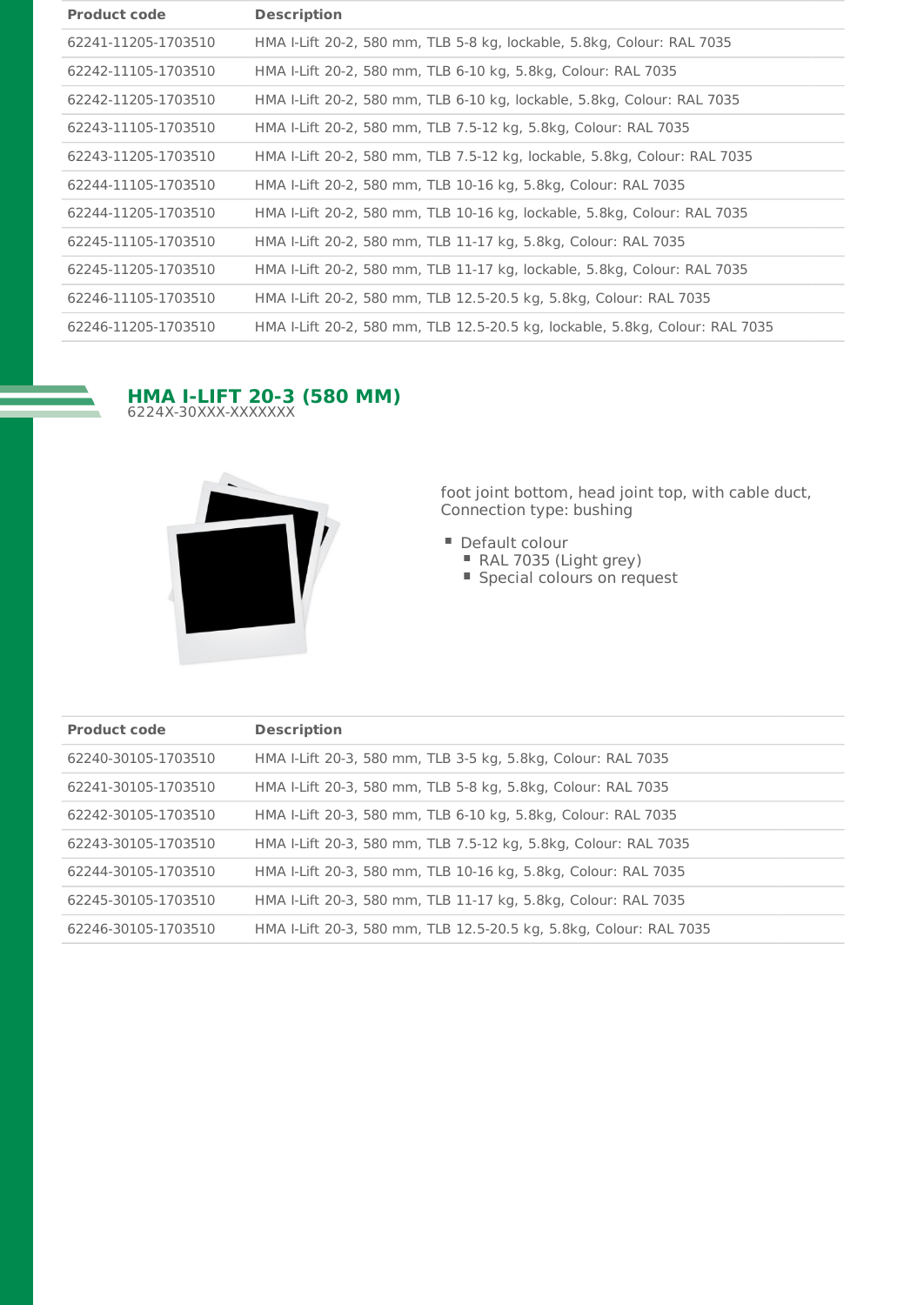# **HMA I-LIFT 20-4 (580 MM)** 6224X-10XXX-XXXXXXX



foot joint bottom, head joint top, with cable duct, Connection type: bolt

- Default colour
	- RAL 7035 (Light grey)
	- Special colours on request

| <b>Product code</b> | <b>Description</b>                                                 |
|---------------------|--------------------------------------------------------------------|
| 62240-10105-1703510 | HMA I-Lift 20-4, 580 mm, TLB 3-5 kg, 5.8kg, Colour: RAL 7035       |
| 62241-10105-1703510 | HMA I-Lift 20-4, 580 mm, TLB 5-8 kg, 5.8kg, Colour: RAL 7035       |
| 62242-10105-1703510 | HMA I-Lift 20-4, 580 mm, TLB 6-10 kg, 5.8kg, Colour: RAL 7035      |
| 62243-10105-1703510 | HMA I-Lift 20-4, 580 mm, TLB 7.5-12 kg, 5.8kg, Colour: RAL 7035    |
| 62244-10105-1703510 | HMA I-Lift 20-4, 580 mm, TLB 10-16 kg, 5.8kg, Colour: RAL 7035     |
| 62245-10105-1703510 | HMA I-Lift 20-4, 580 mm, TLB 11-17 kg, 5.8kg, Colour: RAL 7035     |
| 62246-10105-1703510 | HMA I-Lift 20-4, 580 mm, TLB 12.5-20.5 kg, 5.8kg, Colour: RAL 7035 |





- Default colour
	- RAL 7035 (Light grey)
	- Special colours on request

| <b>Product code</b> | <b>Description</b>                                                         |
|---------------------|----------------------------------------------------------------------------|
| 62270-31105-1703510 | HMA I-Lift 20-1, 750 mm, TLB 1.5-3.5 kg, 7.5kg, Colour: RAL 7035           |
| 62270-31205-1703510 | HMA I-Lift 20-1, 750 mm, TLB 1.5-3.5 kg, lockable, 7.5kg, Colour: RAL 7035 |
| 62271-31105-1703510 | HMA I-Lift 20-1, 750 mm, TLB 3-5 kg, 7.5kg, Colour: RAL 7035               |
| 62271-31205-1703510 | HMA I-Lift 20-1, 750 mm, TLB 3-5 kg, lockable, 7.5kg, Colour: RAL 7035     |
| 62272-31105-1703510 | HMA I-Lift 20-1, 750 mm, TLB 4-7.5 kg, 7.5kg, Colour: RAL 7035             |
| 62272-31205-1703510 | HMA I-Lift 20-1, 750 mm, TLB 4-7.5 kg, lockable, 7.5kg, Colour: RAL 7035   |
| 62273-31105-1703510 | HMA I-Lift 20-1, 750 mm, TLB 5-8.5 kg, 7.5kg, Colour: RAL 7035             |
| 62273-31205-1703510 | HMA I-Lift 20-1, 750 mm, TLB 5-8.5 kg, lockable, 7.5kg, Colour: RAL 7035   |
| 62274-31105-1703510 | HMA I-Lift 20-1, 750 mm, TLB 6-9.5 kg, 7.5kg, Colour: RAL 7035             |
| 62274-31205-1703510 | HMA I-Lift 20-1, 750 mm, TLB 6-9.5 kg, lockable, 7.5kg, Colour: RAL 7035   |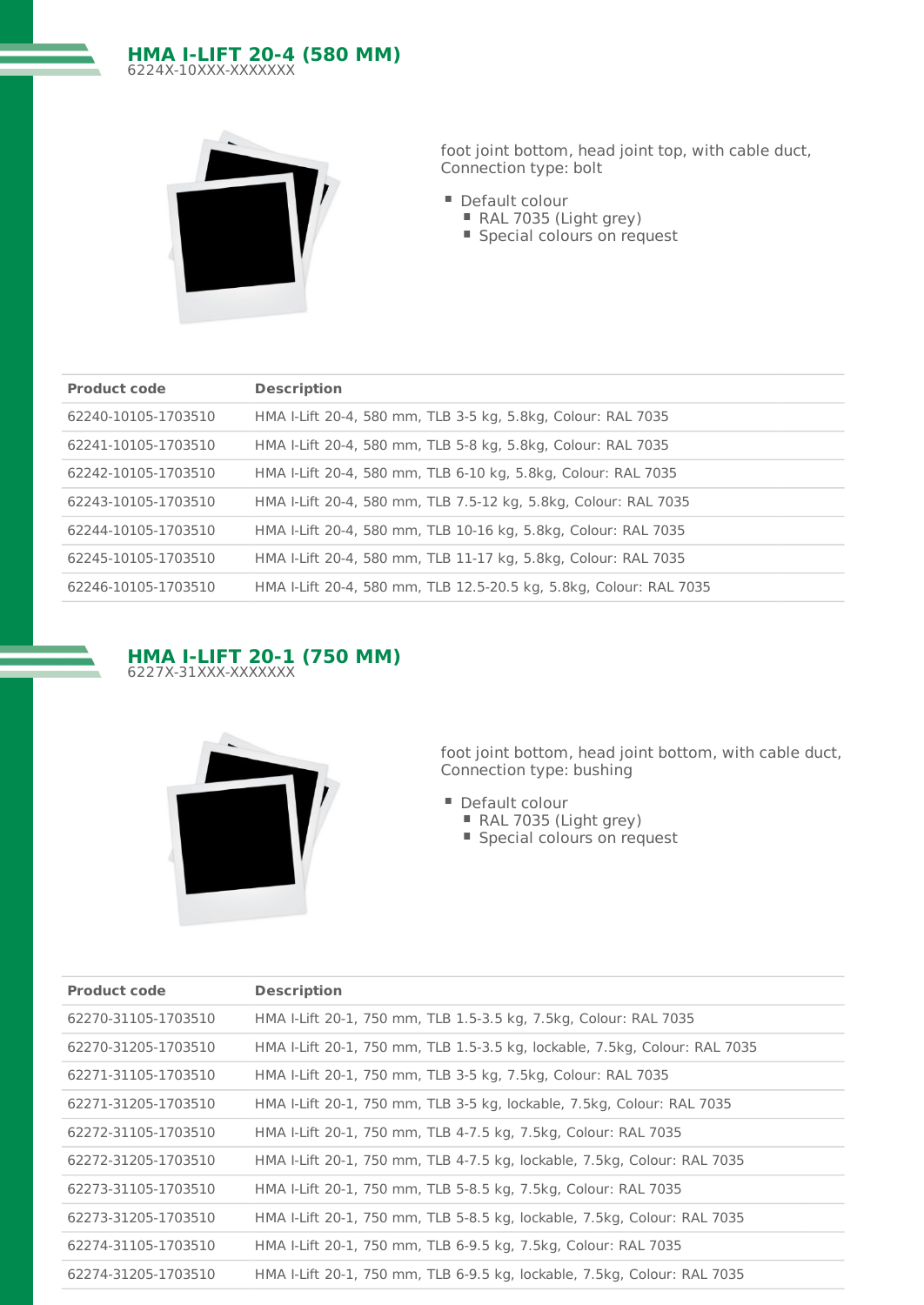| <b>Product code</b> | <b>Description</b>                                                        |
|---------------------|---------------------------------------------------------------------------|
| 62275-31105-1703510 | HMA I-Lift 20-1, 750 mm, TLB 7-10.5 kg, 7.5kg, Colour: RAL 7035           |
| 62275-31205-1703510 | HMA I-Lift 20-1, 750 mm, TLB 7-10.5 kg, lockable, 7.5kg, Colour: RAL 7035 |
| 62276-31105-1703510 | HMA I-Lift 20-1, 750 mm, TLB 8.5-13 kg, 7.5kg, Colour: RAL 7035           |
| 62276-31205-1703510 | HMA I-Lift 20-1, 750 mm, TLB 8.5-13 kg, lockable, 7.5kg, Colour: RAL 7035 |

# **HMA I-LIFT 20-2 (750 MM)** 6227X-11XXX-XXXXXXX



- Default colour
	- RAL 7035 (Light grey)
	- Special colours on request

| <b>Product code</b> | <b>Description</b>                                                         |
|---------------------|----------------------------------------------------------------------------|
| 62270-11105-1703510 | HMA I-Lift 20-2, 750 mm, TLB 1.5-3.5 kg, 7.5kg, Colour: RAL 7035           |
| 62270-11205-1703510 | HMA I-Lift 20-2, 750 mm, TLB 1.5-3.5 kg, lockable, 7.5kg, Colour: RAL 7035 |
| 62271-11105-1703510 | HMA I-Lift 20-2, 750 mm, TLB 3-5 kg, 7.5kg, Colour: RAL 7035               |
| 62271-11205-1703510 | HMA I-Lift 20-2, 750 mm, TLB 3-5 kg, lockable, 7.5kg, Colour: RAL 7035     |
| 62272-11105-1703510 | HMA I-Lift 20-2, 750 mm, TLB 4-7.5 kg, 7.5kg, Colour: RAL 7035             |
| 62272-11205-1703510 | HMA I-Lift 20-2, 750 mm, TLB 4-7.5 kg, lockable, 7.5kg, Colour: RAL 7035   |
| 62273-11105-1703510 | HMA I-Lift 20-2, 750 mm, TLB 5-8.5 kg, 7.5kg, Colour: RAL 7035             |
| 62273-11205-1703510 | HMA I-Lift 20-2, 750 mm, TLB 5-8.5 kg, lockable, 7.5kg, Colour: RAL 7035   |
| 62274-11105-1703510 | HMA I-Lift 20-2, 750 mm, TLB 6-9.5 kg, 7.5kg, Colour: RAL 7035             |
| 62274-11205-1703510 | HMA I-Lift 20-2, 750 mm, TLB 6-9.5 kg, lockable, 7.5kg, Colour: RAL 7035   |
| 62275-11105-1703510 | HMA I-Lift 20-2, 750 mm, TLB 7-10.5 kg, 7.5kg, Colour: RAL 7035            |
| 62275-11205-1703510 | HMA I-Lift 20-2, 750 mm, TLB 7-10.5 kg, lockable, 7.5kg, Colour: RAL 7035  |
| 62276-11105-1703510 | HMA I-Lift 20-2, 750 mm, TLB 8.5-13 kg, 7.5kg, Colour: RAL 7035            |
| 62276-11205-1703510 | HMA I-Lift 20-2, 750 mm, TLB 8.5-13 kg, lockable, 7.5kg, Colour: RAL 7035  |